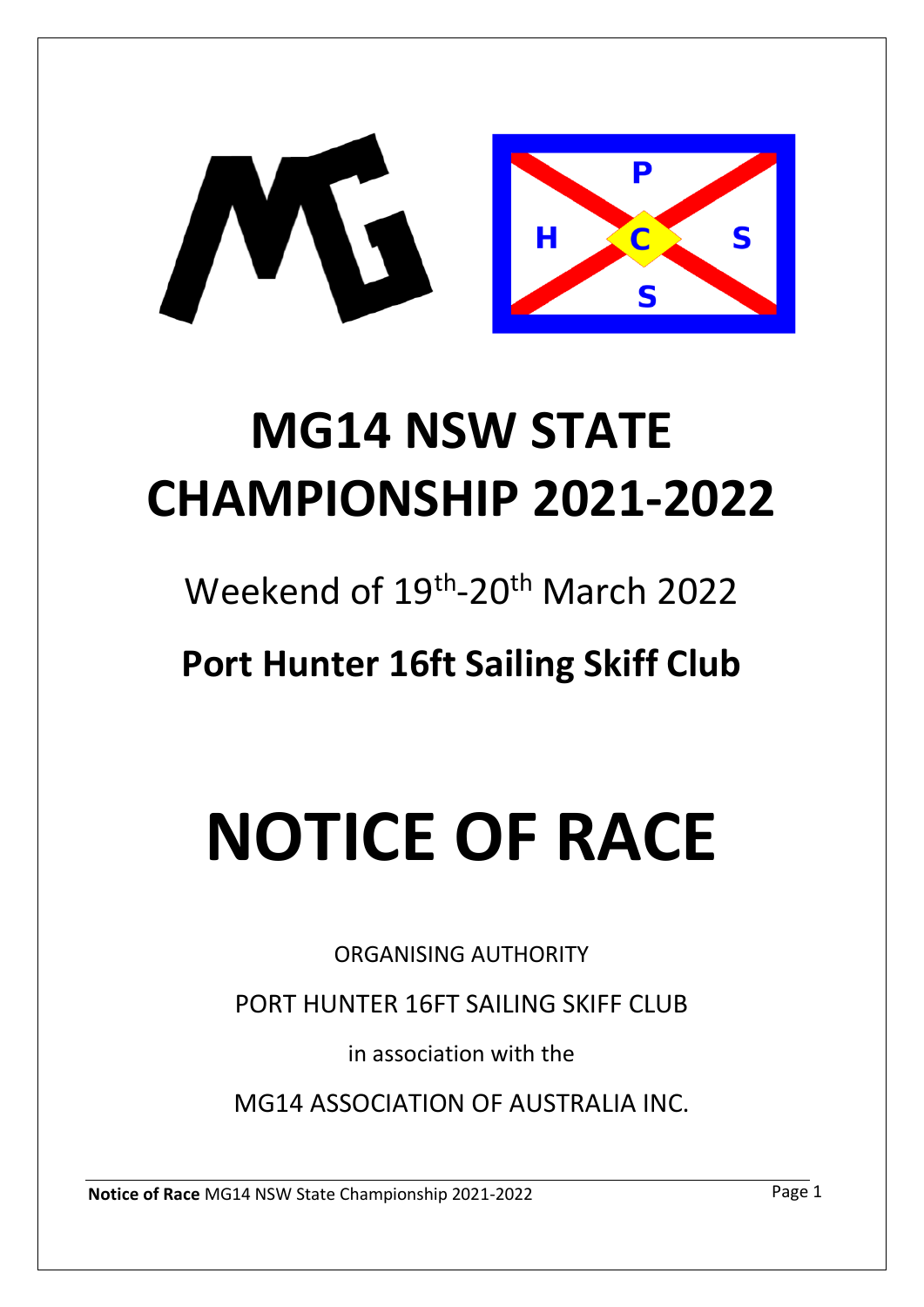The MG14 Association of Australia Inc. in conjunction with Port Hunter 16ft Sailing Skiff Club, as the Organising Authority, invites entries to the NSW MG14 State Championship to be held on the Hunter River from 19<sup>th</sup>-20<sup>th</sup> March 2022.

# **1 RULES**

1.1 The regatta will be governed by the 'rules' as defined by the 2021-2024 World Sailing Racing Rules of Sailing (RRS), the Prescriptions and Special Regulations (Part 2) of Australian Sailing, and the MG14 class rules, except as any are changed by the Sailing Instructions or Notice of Race.

# **2 ADVERTISING**

2.1 Boats may be required to display advertising chosen and supplied by the organizing authority.

# **3 ELIGIBILITY AND ENTRY**

- 3.1 Entry is open to all MG14/MG14B dinghies registered with the MG14 Association of Australia Inc. for the 2021/2022 sailing season, and for which at least one Full Membership and one Associate Membership for the 2021/2022 season has been paid to the Association. The nominated helmsperson shall be a member of the MG14 Association of Australia Inc. and the forward hand must be nominated at the time of entry.
- 3.2 Eligible boats may enter by completing the entry form, available on the MG14 website [www.mg14.com,](http://www.mg14.com/) and sending it, together with payment, to the address on the Entry Form.
- 3.3 Entries will be received by the Organising Authority no later than the close of the registration and measurement period on 19th March 2022.
- 3.4 All competitors under 16 years of age as at 19th March 2022 are required to lodge a fully completed MG14 Association Junior Indemnity Form, attached to the online entry, which must be signed by a parent or guardian. This form can be downloaded when completing the online entry and submitted to MG14 Association of Australia Inc. prior to registration or submitted to Port Hunter 16ft Sailing Skiff Club at time of registration on Saturday 19th March 2022.

#### **4 FEES**

4.1 The Championship entry fee: Early bird entry fee: \$80 submitted before or at 5pm on 11th March 2022. Entry fee: \$100 submitted after 5pm on 11th March 2022.

# **5 SCHEDULE OF EVENTS**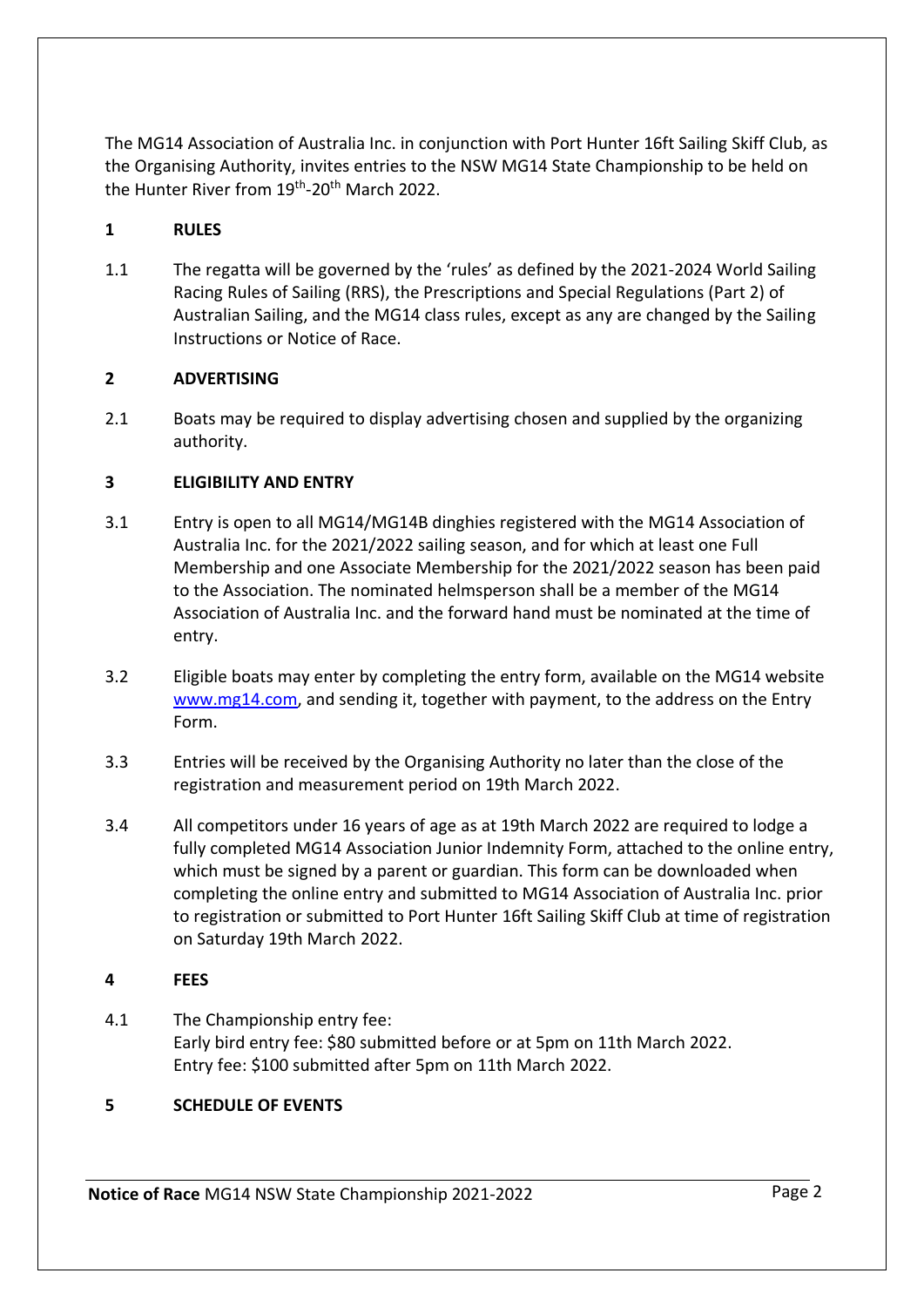- 5.1 The Championship will consist of five (5) races scheduled over two (2) days of racing.
- 5.2 The events are scheduled for:

| Date                          | Time      | Event                                      |
|-------------------------------|-----------|--------------------------------------------|
| Saturday 19th March           | 1000-1130 | <b>Entry and Registration</b>              |
| 2022                          | 1200      | <b>Competitor Briefing</b>                 |
|                               | 1300      | 1st Race Session Warning Signal not before |
|                               |           | 1300 hours                                 |
| Sunday 20 <sup>th</sup> March | 1100      | 2nd Race Session Warning signal not before |
| 2022                          |           | 1100 hours                                 |
|                               |           | Regatta presentation ASAP after conclusion |
|                               |           | of Championships                           |

- 5.3 No more than three (3) races shall be conducted on any one day of the Regatta.
- 5.4 Races may be conducted back-to-back.
- 5.5 No warning signal will be made after 1530 hours on Sunday 20th March.

# **6 MEASUREMENT**

6.1 Each boat and all equipment shall have been measured by a measurer approved by the MG14 Association of Australia Inc. prior to being used in this Regatta. The Race Committee reserves the right to inspect any boat or equipment at any time for compliance with the class rules.

# **7 EQUIPMENT LIMITATIONS**

7.1 A boat shall only use a maximum of 2 jibs, 1 mainsail, 1 spinnaker, 1 mast, 1 boom, 1 spinnaker pole, 1 centreboard and 1 rudder in the Championship, except in cases where gear is damaged accidentally or in use and is beyond repair or unable to be repaired at that event. Details of the damaged items and of the circumstances under which the damage occurred shall be submitted in writing to the Association Measurer along with the items for inspection. Replacements through damage will be accepted at the discretion of the Association Measurer, changes shall not be made without the written approval of the Association Measurer. If the Association Measurer is not present, a member of the Race Committee may substitute.

# **8 SAILING INSTRUCTIONS**

8.1 Sailing Instructions will be available on the [MG14 website](http://www.mg14.com/) and at registration.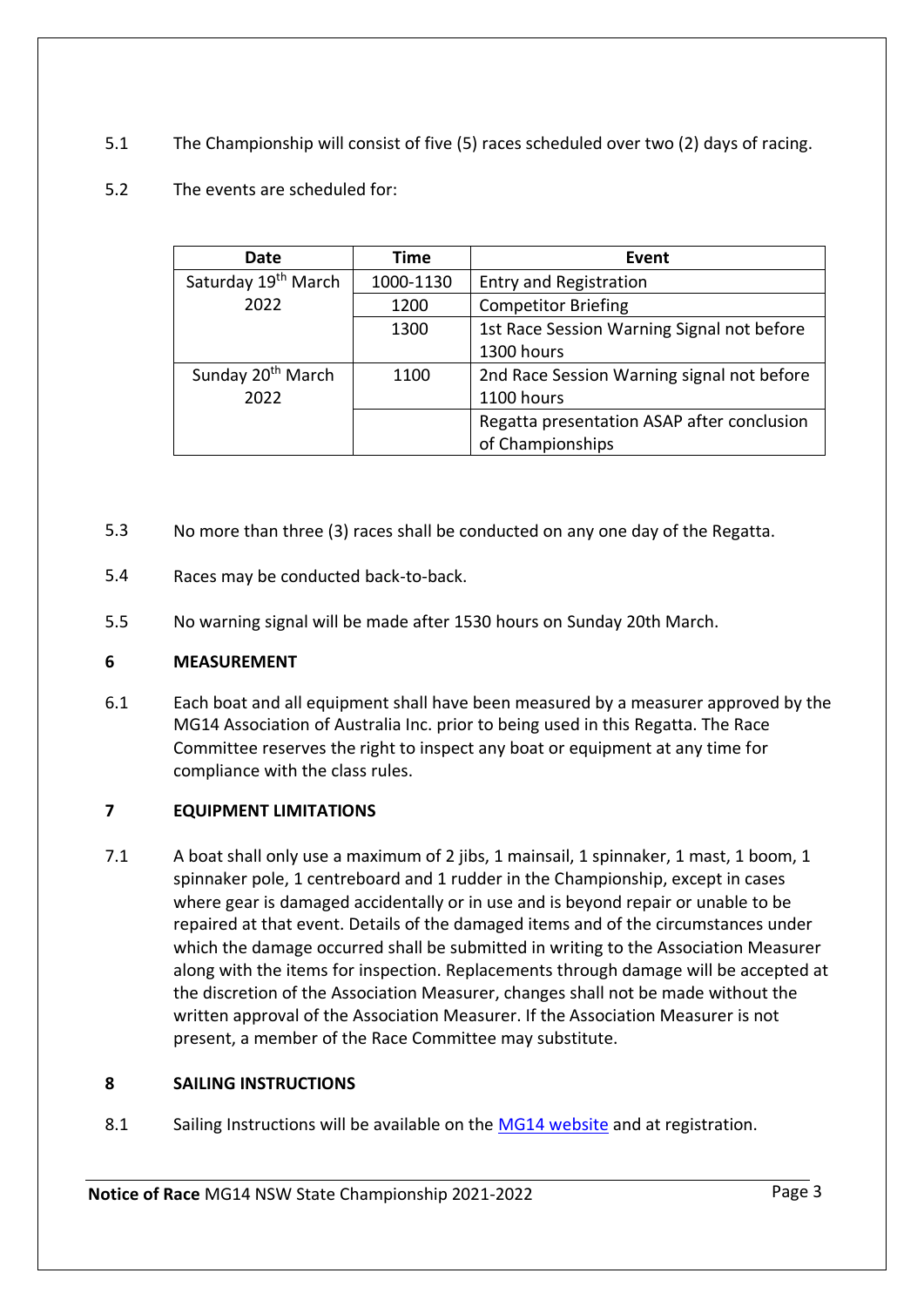#### **9 VENUE**

9.1 The Championship will be conducted from Port Hunter 16ft Sailing Skiff Club (located off Hunter Street, Stockton, NSW). The racing area will be in the waters of Newcastle Harbour, see Attachment A.

#### **10 COURSES**

10.1 Courses may be a combination of club courses or windward-leeward depending on wind conditions. Details will be provided in the Sailing Instructions.

#### **11 SCORING**

- 11.1 Five races are scheduled for the Regatta.
- 11.2 Three races shall be completed to constitute the Regatta.
- 11.3 When fewer than four races have been completed a boat's series score will be the total of all her race scores.
- 11.4 When four or five races have been completed a boat's score will be the total of her race scores excluding her worst score.
- 11.5 A Handicap Series will be conducted concurrently with the Championship (scratch) series.

#### **12 PRIZES**

- 12.1 The MG14 NSW State Champion perpetual trophy will be awarded to the 1st MG14 in the overall scratch series.
- 12.2 The MG14 NSW Handicap State Champion perpetual trophy will be awarded to the 1st MG14 or MG14B in the overall Handicap series.
- 12.3 Trophies will be awarded to the skipper and crew of the 1st, 2nd and 3rd boats in the overall scratch series and to the skipper and crew of the 1st, 2nd and 3rd boats in the overall handicap series, except that a boat awarded a scratch series trophy will not be eligible for a handicap series trophy. Other prizes may be awarded at the discretion of the organising authority.

#### **13 RADIO COMMUNICATION**

13.1 Except in an emergency, a boat shall neither make radio transmissions while racing nor receive radio communications not available to all boats. This restriction also applies to mobile telephones, WI-FI and internet-based technologies.

#### **14 DISCLAIMER OF LIABILITY**

14.1 RRS 3 states: 'The responsibility for a boat's decision to participate in a race or to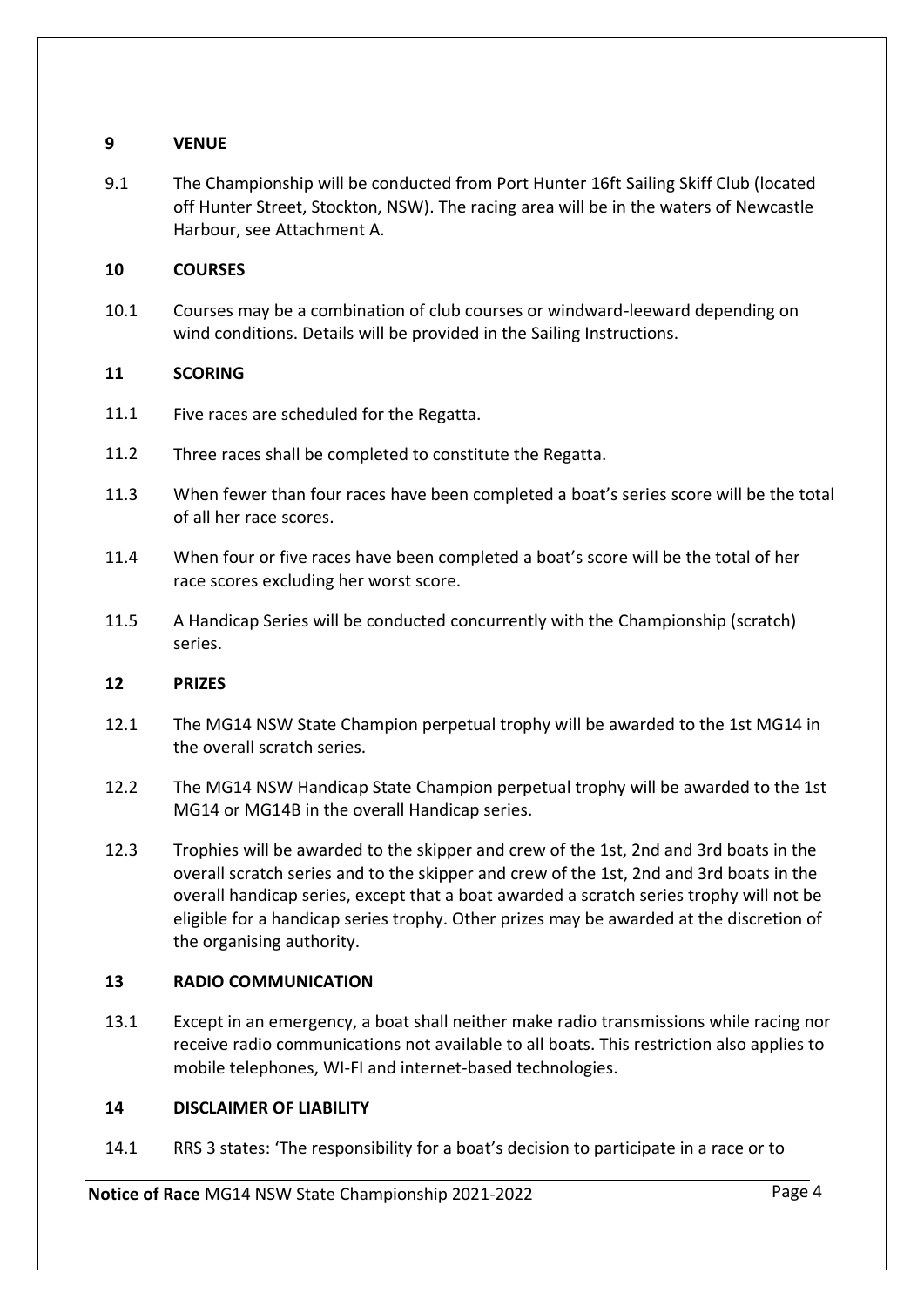continue to race is hers alone.' By participating in this event each competitor agrees and acknowledges that sailing is a potentially dangerous activity with inherent risks. These risks include strong winds and rough seas, sudden changes in weather, failure of equipment, boat handling errors, poor seamanship by other boats, loss of balance on an unstable platform and fatigue resulting in increased risk of injury. **Inherent in the sport of sailing is the risk of permanent, catastrophic injury or death by drowning, trauma, hypothermia, or other causes.**

- 14.2 The Organising Authority, their officers, members, servants and agents will not accept any liability for material damage or personal injury, or death sustained in conjunction with or prior to, during, or after the regatta.
- 14.3 All competitors who enter the MG14 NSW State Championship, in doing so, have made a declaration to the Organising Authority that the nominated boat will, at all times before, during and after racing comply with the rules and requirements of the RRS, Marine Safety Queensland, Australian Sailing, the Notice of Race and Sailing Instructions.

#### **15 RISK WARNING**

15.1 This RISK WARNING is issued jointly by the Organising Authority and Roads and Maritime Services (RMS) (Maritime), pursuant to the Civil Liability Act 2002, to all persons wishing to participate in the MG14 NSW State Championship.

Participants are warned that, regardless of the precautions, which might be taken by reasonable and experienced persons, sailing can be a dangerous pursuit and participants are exposed to significant risk of property damage, physical harm and possibly death.

As an indication, these risks may include, but are not limited to:

- (a) The extremes of weather and sea conditions.
- (b) The potential that control of vessels may be lost, resulting in collision with objects and other vessels.
- (c) The sudden movement of the vessel at any time and the possibility that participants may fall or be thrown overboard, resulting in injury or drowning.
- (d) The possibility that participants may be injured by equipment on the vessel.
- (e) The absence of immediate medical care and the likelihood that significant delays may occur before medical care is available.
- (f) Exposure to the elements for extended periods.

The Organising Authority and RMS (Maritime) also warn participants that regardless of their best intentions, they may be unable to render assistance to participants who are in distress. Participants are warned to consider the above risks and all other risks before deciding to participate in the MG14 State Championship.

Participants are also advised that although the Organising Authority is covered by third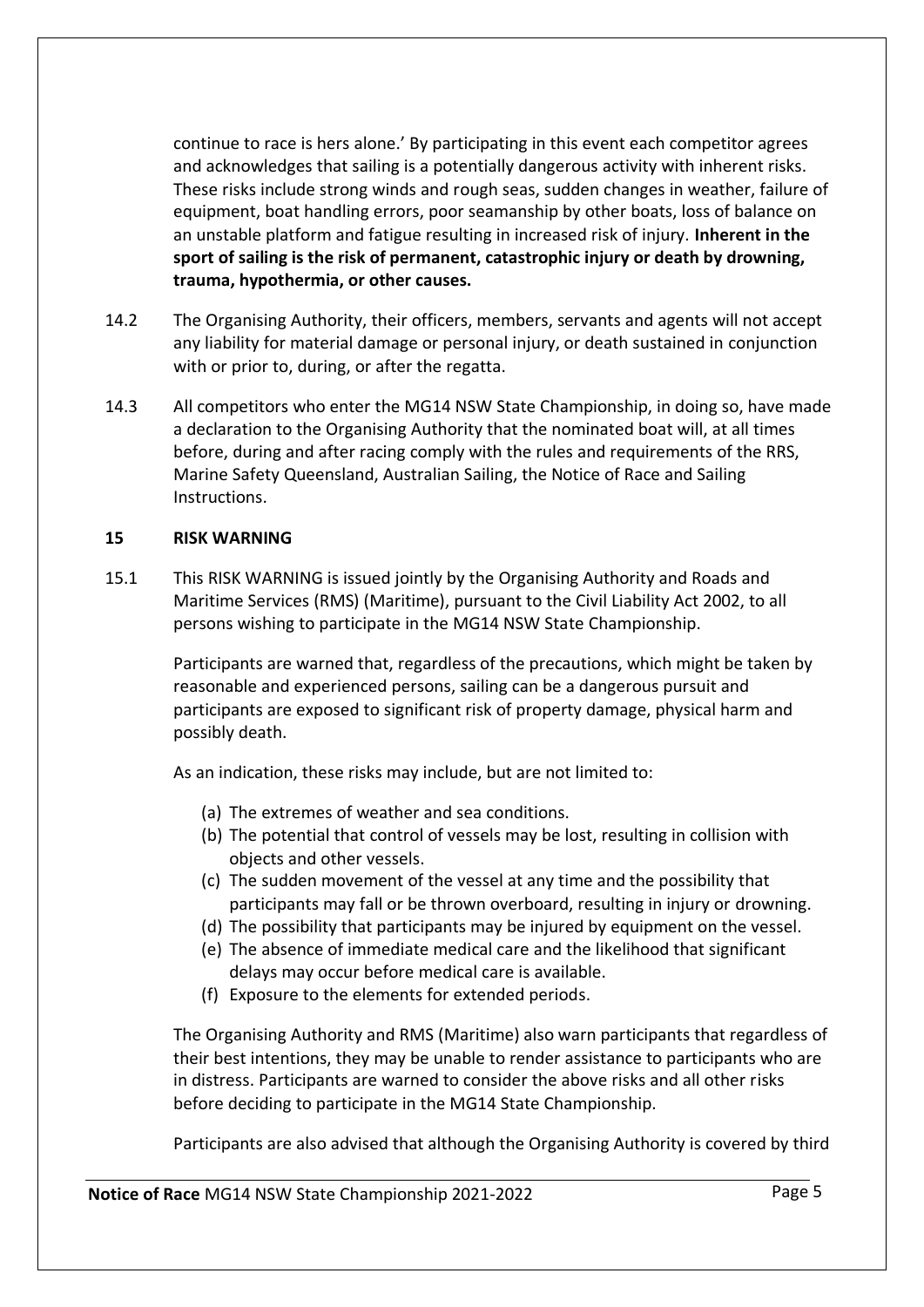party liability insurance, this cover does not extend to participants. Any participant who considers they have a need for insurance must make their own private arrangements with an insurer. Membership of a sailing club affiliated with Australian Sailing entitles you to personal accident insurance cover.

#### **16 MEDIA RIGHTS**

16.1 The Organising Authority shall have the right to use any names, images and sound recording taken during the Regatta free of any charge.

#### **17 INSURANCE**

17.1 All competing boats shall certify, by entering, that they carry third party liability insurance of an amount of not less than AU\$10,000,000.

#### **18 CORONAVIRUS (COVID-19)**

- 18.1 All participants will comply with the COVID-19 safety regulations for Port Hunter 16ft Sailing Skiff Club which will be in accordance with the current guidelines.
- 18.2 The Organising Authority, Port Hunter 16ft Sailing Skiff Club, and the MG14 Association of Australia Inc. will not be held responsible for costs incurred by participants, in the event of the Championship being cancelled due to health advice.

For further information contact Gary Reeves, Secretary, MG14 Association of Australia Inc. on 0439 014 026 or by email to [reeves\\_gary@outlook.com](mailto:reeves_gary@outlook.com)

Visit our website [www.mg14.com](http://www.mg14.com/) for accommodation information as well as entry forms and NSW MG14 Association boat registration and membership form